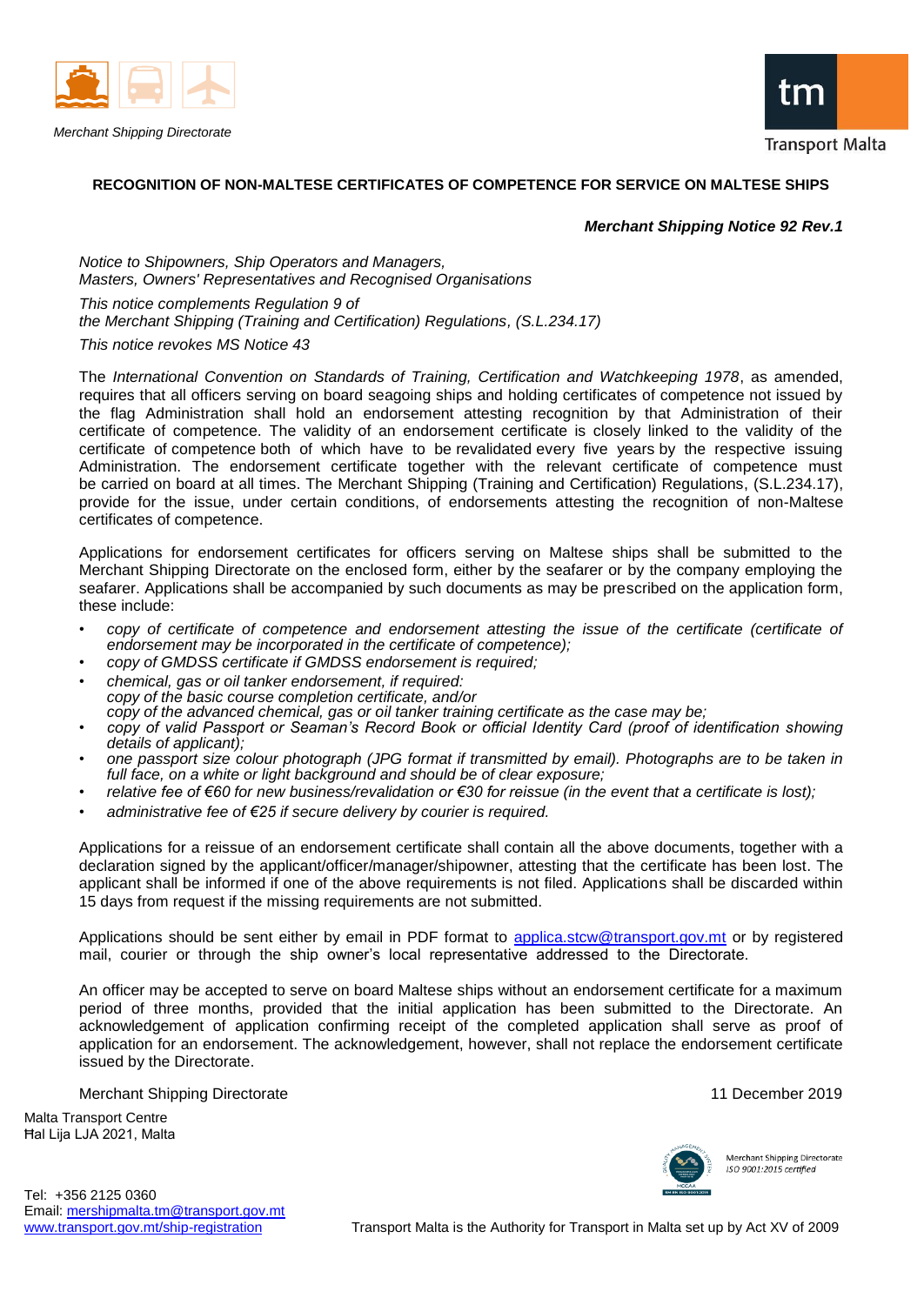# **Application for an endorsement attesting the recognition of a certificate of competency for service on a Maltese registered ship under the provisions of the STCW Convention as amended**



Merchant Shipping Directorate Transport Malta, Malta Transport Centre, Hal Lija LJA2021, Malta Tel: +356 21250360 / +356 99067197 (AOH) Fax: +356 21241460 E-Mail: applica.stcw@transport.gov.mt

| <b>For Official Use</b>                                                                                                                                                                            |                             |                           |                          |                                           |                                                                                               |           |                              |      |  |
|----------------------------------------------------------------------------------------------------------------------------------------------------------------------------------------------------|-----------------------------|---------------------------|--------------------------|-------------------------------------------|-----------------------------------------------------------------------------------------------|-----------|------------------------------|------|--|
| <b>MS Notice No. 92 Rev.1 refers</b><br>Type or PRINT in ink throughout                                                                                                                            | <b>Application No:</b>      |                           |                          |                                           |                                                                                               |           |                              |      |  |
|                                                                                                                                                                                                    | Cash Sale / Invoice Number: |                           |                          |                                           |                                                                                               |           |                              |      |  |
| 1. Particulars of Seafarer                                                                                                                                                                         |                             |                           |                          |                                           |                                                                                               |           |                              |      |  |
| Surname (Family Name)                                                                                                                                                                              | <b>First Name</b>           |                           |                          |                                           |                                                                                               |           |                              |      |  |
| Country of Birth                                                                                                                                                                                   |                             |                           |                          | Date of Birth (dd/mm/yyyy)<br>Nationality |                                                                                               |           |                              |      |  |
|                                                                                                                                                                                                    |                             |                           |                          |                                           |                                                                                               |           |                              |      |  |
| 2. Particulars of Certificate of Competency                                                                                                                                                        |                             |                           |                          |                                           |                                                                                               |           |                              |      |  |
| (Tick $\boxtimes$ applicable box)<br>II/2<br>Reg<br>II/1<br>II/3<br>Deck                                                                                                                           |                             |                           | <b>Issuing Authority</b> |                                           |                                                                                               |           | Certificate Number           |      |  |
| III/2<br>$III/3$ $III/6$<br>III/1<br><b>Engine Reg</b>                                                                                                                                             |                             |                           | <b>STCW Capacity</b>     |                                           |                                                                                               |           | Last STCW re-validation date |      |  |
| IV/2<br>Radio Reg                                                                                                                                                                                  |                             |                           |                          |                                           |                                                                                               |           |                              |      |  |
| Limitations (if any)                                                                                                                                                                               |                             |                           |                          |                                           |                                                                                               |           |                              |      |  |
| Eq: wear corrective lenses; not valid for ARPA equipped vessels / passenger ship / ro-ro passenger ships etc                                                                                       |                             |                           |                          |                                           |                                                                                               |           |                              |      |  |
| 3.<br><b>Type of Application</b>                                                                                                                                                                   |                             |                           |                          |                                           |                                                                                               |           |                              |      |  |
| If you are a current holder of an Endorsement Certificate, please indicate                                                                                                                         |                             |                           |                          |                                           |                                                                                               |           |                              |      |  |
| <b>New Application</b><br>certificate number.                                                                                                                                                      |                             |                           |                          |                                           |                                                                                               |           |                              |      |  |
| 4. Capacity in which the officer is required to sail (Tick were applicable)<br><b>Chief Mate</b>                                                                                                   |                             |                           |                          |                                           |                                                                                               |           |                              |      |  |
| Master                                                                                                                                                                                             |                             | OOW Nav.<br>Radio Officer |                          |                                           |                                                                                               |           |                              |      |  |
| Second Engineer<br>OOW Eng.<br>Electro-Technical Officer<br><b>Chief Engineer</b>                                                                                                                  |                             |                           |                          |                                           |                                                                                               |           |                              |      |  |
| 5. Contact Details                                                                                                                                                                                 |                             |                           |                          |                                           |                                                                                               |           |                              |      |  |
| Company Name                                                                                                                                                                                       |                             |                           |                          |                                           | Address                                                                                       |           |                              |      |  |
|                                                                                                                                                                                                    |                             |                           |                          |                                           |                                                                                               |           |                              |      |  |
| <b>Contact Person</b><br><b>Contact Number</b>                                                                                                                                                     |                             |                           |                          |                                           | E-Mail                                                                                        |           |                              |      |  |
|                                                                                                                                                                                                    |                             |                           |                          |                                           |                                                                                               |           |                              |      |  |
|                                                                                                                                                                                                    |                             |                           |                          |                                           |                                                                                               |           |                              |      |  |
| Address where endorsement certificate is to be forwarded                                                                                                                                           |                             |                           |                          |                                           |                                                                                               |           |                              |      |  |
|                                                                                                                                                                                                    |                             |                           |                          |                                           |                                                                                               |           |                              |      |  |
|                                                                                                                                                                                                    |                             |                           |                          |                                           |                                                                                               |           |                              |      |  |
| Date<br><b>Customer Code</b>                                                                                                                                                                       |                             |                           |                          |                                           | Signature of Seafarer                                                                         |           |                              |      |  |
|                                                                                                                                                                                                    |                             |                           |                          |                                           | (Please keep your signature within the box and sign without<br>touching any of the box lines) |           |                              |      |  |
| 6. The following declaration should be completed and signed by a responsible person bearing in mind the                                                                                            |                             |                           |                          |                                           |                                                                                               |           |                              |      |  |
| requirements of Reg I/14 of the STCW Convention as amended<br>The undersigned declares that the officer whose personal details are shown on this application form, is proficient in spoken English |                             |                           |                          |                                           |                                                                                               |           |                              |      |  |
| to a standard sufficient for service on a Maltese ship, and that he/she can use manuals, documents, and other material written in                                                                  |                             |                           |                          |                                           |                                                                                               |           |                              |      |  |
| English, necessary for the functions to be performed on board and which are published or printed in English. He/she can also<br>understand instructions and orders given in English.               |                             |                           |                          |                                           |                                                                                               |           |                              |      |  |
| Name in full                                                                                                                                                                                       | <b>Position held</b>        |                           |                          |                                           |                                                                                               |           |                              |      |  |
|                                                                                                                                                                                                    |                             |                           |                          |                                           |                                                                                               | Signature |                              |      |  |
| Applicant's supporting documents required with application<br>7.                                                                                                                                   |                             |                           |                          |                                           |                                                                                               |           |                              |      |  |
| Certificate of Competence and accompanying STCW endorsement<br>$\bullet$                                                                                                                           |                             |                           |                          |                                           |                                                                                               |           |                              |      |  |
| GMDSS certificate and accompanying STCW endorsement (if applicable)<br>$\bullet$                                                                                                                   |                             |                           |                          |                                           |                                                                                               |           |                              |      |  |
| Passport/ Identity Card / Seaman Book (showing personal details of applicant as per those entered on the Application form)<br>$\bullet$                                                            |                             |                           |                          |                                           |                                                                                               |           |                              |      |  |
| Tanker Certificates and accompanying STCW endorsement (if applicable)<br>$\bullet$<br>Passport size colour photograph<br>$\bullet$                                                                 |                             |                           |                          |                                           |                                                                                               |           |                              |      |  |
| Relative fee: $\Box$ €60 or $\Box$ €85 including courier delivery – telegraphic transfer reference/draft number                                                                                    |                             |                           |                          |                                           |                                                                                               |           |                              |      |  |
| 8. Kindly fill in all details if paying by credit card                                                                                                                                             |                             |                           |                          |                                           |                                                                                               |           |                              |      |  |
|                                                                                                                                                                                                    |                             |                           |                          |                                           |                                                                                               |           |                              |      |  |
| <b>American Express</b>                                                                                                                                                                            | Diners Club                 | Electron                  |                          |                                           | Maestro                                                                                       |           | Master Card                  | Visa |  |
| <b>Card Number</b>                                                                                                                                                                                 |                             |                           |                          |                                           |                                                                                               |           | <b>Expiry Date</b>           |      |  |
| Card Holder's Name                                                                                                                                                                                 |                             |                           |                          |                                           |                                                                                               |           | Signature                    |      |  |
|                                                                                                                                                                                                    |                             |                           |                          |                                           |                                                                                               |           |                              |      |  |

**DATA PROTECTION PRIVACY NOTICE OVERLEAF**